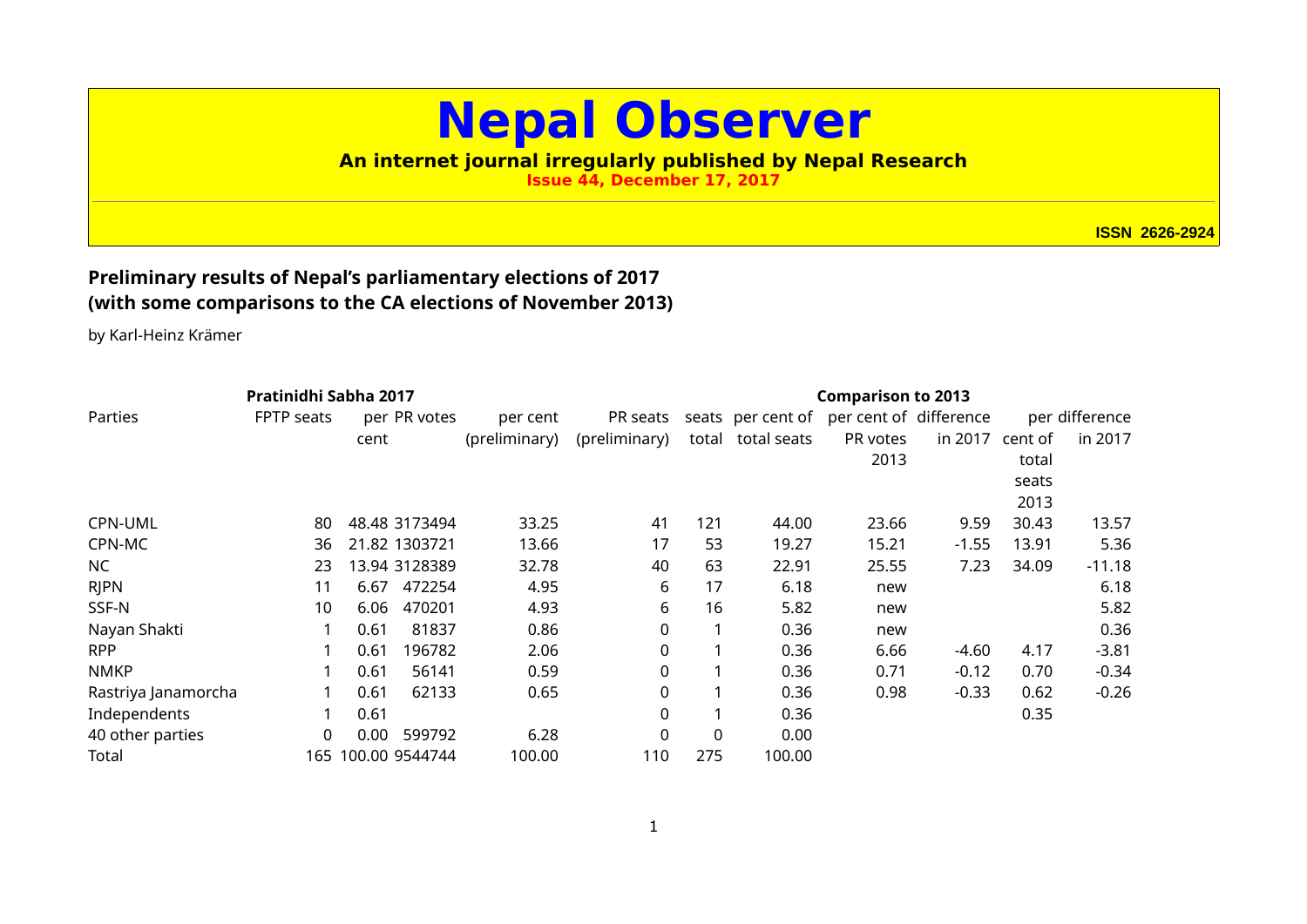This is a very first and short evaluation undertaken immediately after the completion of the PR vote counting. The number of PR seats won by the parties as mentioned above has not been officially announced, yet.

At this moment a few comments may be allowed. A detailed evaluation of the elections will follow later and it will be published on the [Nepal Observer](http://nepalobserver.nepalresearch.org/) website.

On the first view, the CPN-UML (in alliance with the CPN-MC) seems to be the big winner of these elections and the NC the great loser. This is true if we only take the number of seats won and compare them with the data of 2013. But the public support of the parties is only reflected by the number of PR votes. Here, the CPN-UML has won as well but it is only shortly ahead of the NC. This is a simple reversal of the 2013 elections where the NC was shortly ahead of the CPN-UML. In 2017, both parties have got greater support from their voters than they had got in 2013.

The CPN-MC, on the other side, may have won more FPTP seats than in 2013, but its public support has once again gone down slightly.

The reason for the overwhelming success of the Left Alliance lies in its disciplined campaign for the FPTP seats. There was no competition between CPN-UML and CPN-MC in the constituencies but the parties instead asked their supporters to vote for the respective common candidate. The NC had no chance against this procedure since there was no strong partner left to form an alliance. The RPPs with their outdated stand for monarchy and Hindu state proved to be a bad partner. The elections have once again proved that the voters more and more see them as dispensable parties. Not even all RPP parties together would have been able to win a single PR seat.

Despite their generally overwhelming success, the Left Alliance parties have missed a two thirds majority, if the figures mentioned in the table above are confirmed by the EC. Such majority would have allowed them to undertake constitutional changes without participating other parties. With respect to democracy, the result must be seen as positive.

Rastriya Janata Party Nepal (RJPN) and Samyukta Samajbadi Forum-Nepal (SSF-N), the two ethnic or regional parties from the Tarai, concentrated their election campaign more or less on Province 2 where they partly formed an alliance as well. In reflection of the results of the local elections, they became the strongest force there. Both parties did not exist in 2013, but a number of Tarai parties that competed in the 2013 elections have joined in these two new parties in recent years. A comparison to 2013 remains difficult.

The election result of 2017 has been strongly influenced by the introduction of a three per cent threshold for winning PR seats. This has led many small parties to unify in the run-up to the 2017 elections. But they, nevertheless, did not have any chance. Altogether 49 parties took part in the elections of which 40 did not win a single seat. Four parties have won just one seat and are thus participated in parliament where they will hardly be able to play any role. We should see this trend as strengthening of democracy and a stabilisation of Nepal's politics.

Generally, the number of independent candidates has gone down as well, but further evaluations are necessary. Only one independent could win a seat but he has been elected under special circumstances. In fact, he had been a victim of the Left Alliance. Though he had been the strong candidate of the CPN-MC in Humla, his ticket was denied because the Humla constituency ticket had been given to the UML within the alliance. So, he contested as independent and it is to be expected that he will join the parliamentary group of CPN-MC soon.